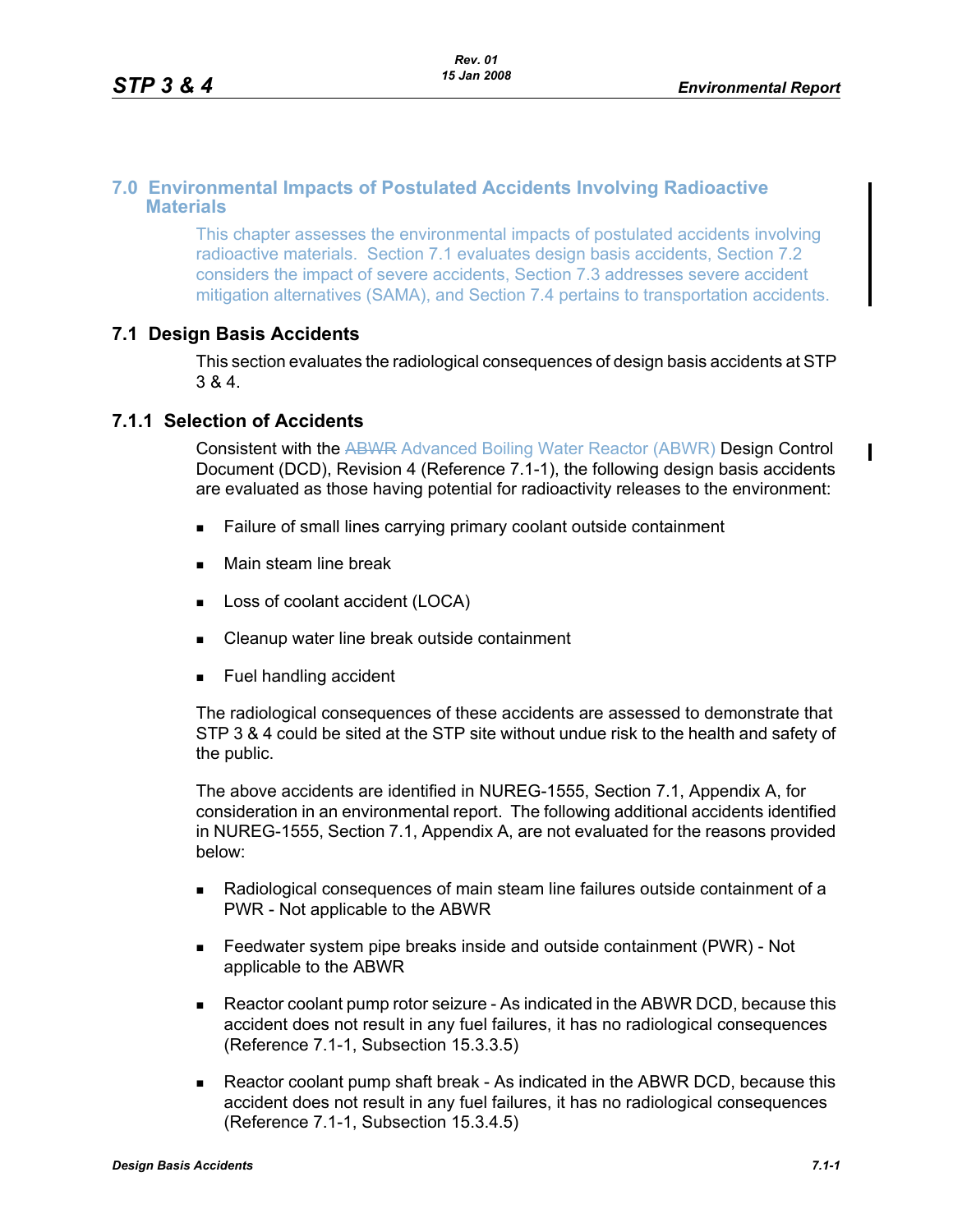- Radiological consequences of control rod drop accident (BWR) As indicated in the ABWR DCD, there is no basis for this accident to occur (Reference 7.1-1, Subsection 15.4.10.3)
- Radiological consequences of steam generator tube failure (PWR) Not applicable to the ABWR

## **7.1.2 Evaluation Methodology**

The ABWR DCD presents the radiological consequences of the accidents identified in Subsection 7.1.1. The basic scenario for each accident is that some quantity of activity is released at the accident location inside a building and this activity is eventually released to the environment. The transport of activity within the plant is independent of the site and is specific to the ABWR design. Details about the methodologies and assumptions pertaining to each of the accidents, such as activity release pathways and credited mitigation features, are provided in the reference ABWR DCD (Reference 7.1- 1, Chapter 15).

The dose to an individual located at the exclusion area boundary (EAB) or in the low population zone (LPZ) is calculated based on the amount of activity released to the environment, the atmospheric dispersion of the activity during the transport from the release point to the off-site location, the breathing rate of the individual at the off-site location, and activity-to-dose conversion factors. The only site-specific parameter is atmospheric dispersion. Site-specific doses are obtained by adjusting the reference ABWR DCD doses to reflect site-specific atmospheric dispersion factors (χ/Q values).

NUREG-1555 provides two options for calculating  $\chi$ /Q values: either 50<sup>th</sup> percentile  $\gamma$ /Q values based on onsite meteorological data or 10% of the levels given in Regulatory Guide 1.3 (Reference 7.1-2) to represent more realistic dispersion conditions than assumed in the safety evaluation. The option to use  $50<sup>th</sup>$  percentile site-specific  $\gamma$ /Q values was selected. Short-term accident  $\gamma$ /Q values are calculated using the methodology of Regulatory Guide 1.145, Revision 1 (Reference 7.1-3) with site-specific meteorological data. As indicated in Section 2.7, the Regulatory Guide 1.145 methodology is implemented in the NRC-sponsored PAVAN computer program. This program computes  $\gamma$ /Q values at the EAB and the LPZ for each combination of wind speed and atmospheric stability for each of the 16 downwind direction sectors. Releases are assumed to be at ground level, and the shortest distances between the power block and the off-site locations are selected to conservatively maximize the  $\gamma$ /Q values.

Consistent with the reference ABWR DCD, the accident doses are presented for the whole body and the thyroid. Furthermore, the whole body and thyroid doses are converted into total effective dose equivalent (TEDE) to demonstrate compliance with 10 CFR 50.34. The conversion to TEDE is performed by multiplying the thyroid dose by a weighting factor of 0.03 and adding the result to the whole body dose, in accordance with ICRP 30 (Reference 7.1-4).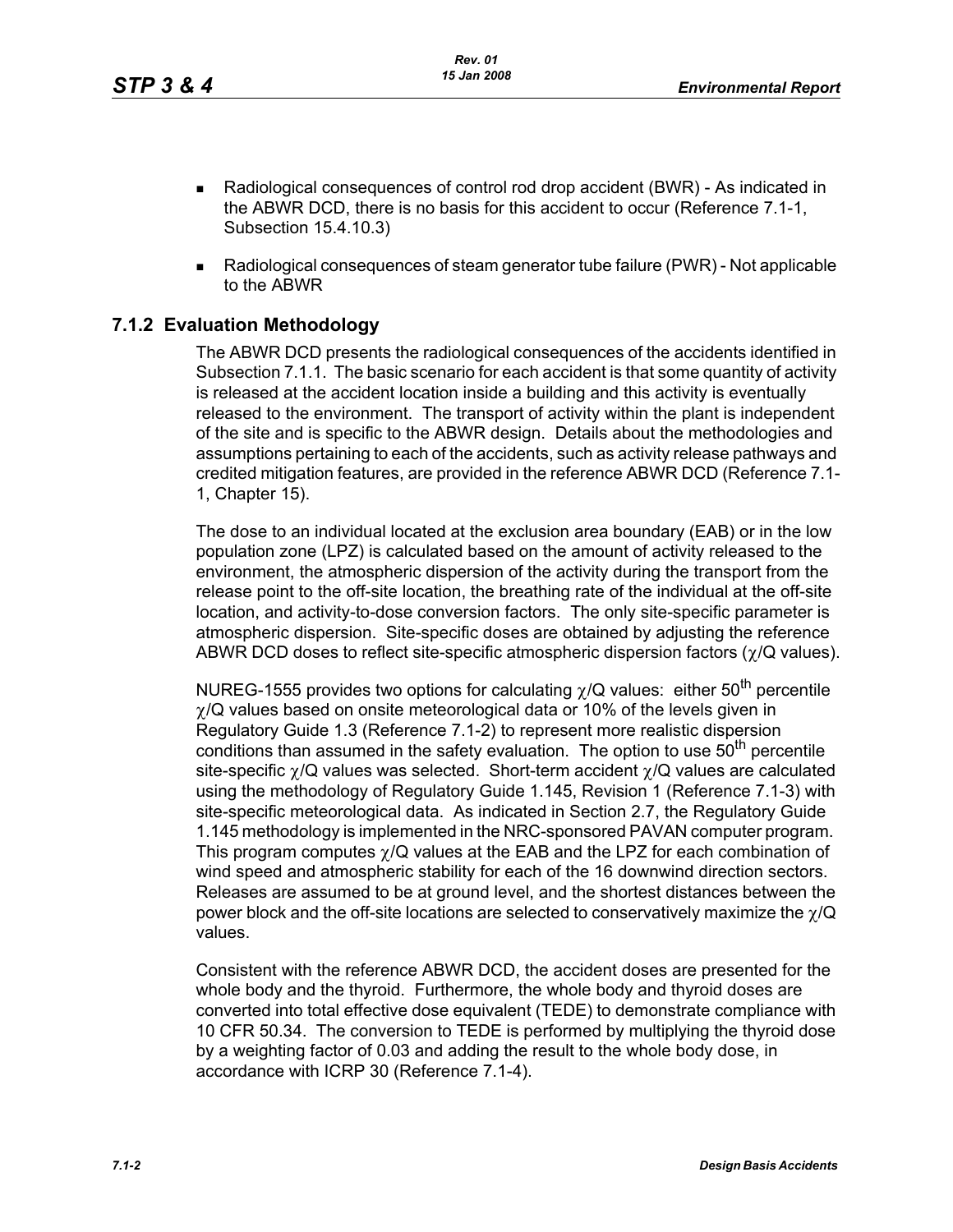## **7.1.3 Source Terms**

The design basis accident source terms in the reference ABWR DCD are presented as time-dependent isotopic activity releases to the environment in the unit of megabecquerel (MBq) in Tables 7.1-1 to 7.1-6.

## **7.1.4 Radiological Consequences**

As indicated in NUREG-1555, environmental report design basis accident doses are evaluated based on more realistic meteorological conditions than those used in the safety analysis report. For each of the accidents identified in Subsection 7.1.1, the site-specific dose for a given time interval is calculated by multiplying the ABWR DCD dose by the ratio of the site  $\gamma/Q$  value provided in Section 2.7 to the DCD  $\gamma/Q$  value. The time-dependent DCD and site  $\gamma$ /Q values and their ratios are shown in Table 7.1-7. Since all site  $\gamma$ /Q values are bounded by DCD  $\gamma$ /Q values, site-specific doses for all accidents would also be bounded by DCD doses. However, site-specific doses are presented for completeness. All accident doses are presented in Tables 7.1-8 to 7.1-13.

The 10 CFR 50.34 dose limit is 25 rem TEDE at the EAB and the LPZ, as specified in 50.34(a)(1)(ii). The ABWR is certified to the 10 CFR 100.11 dose limits of 25 rem to the whole body and 300 rem to the thyroid. The limit of 10 CFR 50.34(a)(1)(ii) applies to extremely low probability accidents that could result in the release of significant quantities of radioactive fission products. Similarly, the limits of 10 CFR 100.11 apply to a major accident with the release of appreciable quantities of fission products. For accidents with smaller releases, more restrictive dose limits are specified in Subsections 15.6.2, 15.6.4, and 15.7.4 of NUREG-0800. Where applied, the more restrictive dose limits are either 10% or 25% of the 10 CFR 100.11 limits. Although conformance to these more restrictive dose limits is not required for an environmental report, they are shown in Tables 7.1-8 to 7.1-13 for comparison purposes.

The doses shown in Tables 7.1-8 to 7.1-13 are summarized in Tables 7.1-14 and 7.1- 15. Tables 7.1-14 and 7.1-15 also show the equivalent TEDE doses. The summary tables demonstrate that, in addition to meeting the limits of 10 CFR 100.11 and NUREG-0800 as indicated above, all accident doses also meet the 25 rem TEDE acceptance criteria of 10 CFR 50.34(a)(1)(ii). Because the dose criterion of 10 CFR 50.34 is intended to provide assurance of low risk to the public under postulated accidents, any health effects resulting from the design basis accidents are considered to be negligible.

## **7.1.5 References**

- 7.1-1 ABWR Design Control Document, Tier 2, GE Nuclear Energy, Revision 4.
- 7.1-2 "Assumptions Used for Evaluating the Potential Radiological Consequences of a Loss of Coolant Accident for Boiling Water Reactors," Regulatory Guide 1.3, Revision 2, June 1974.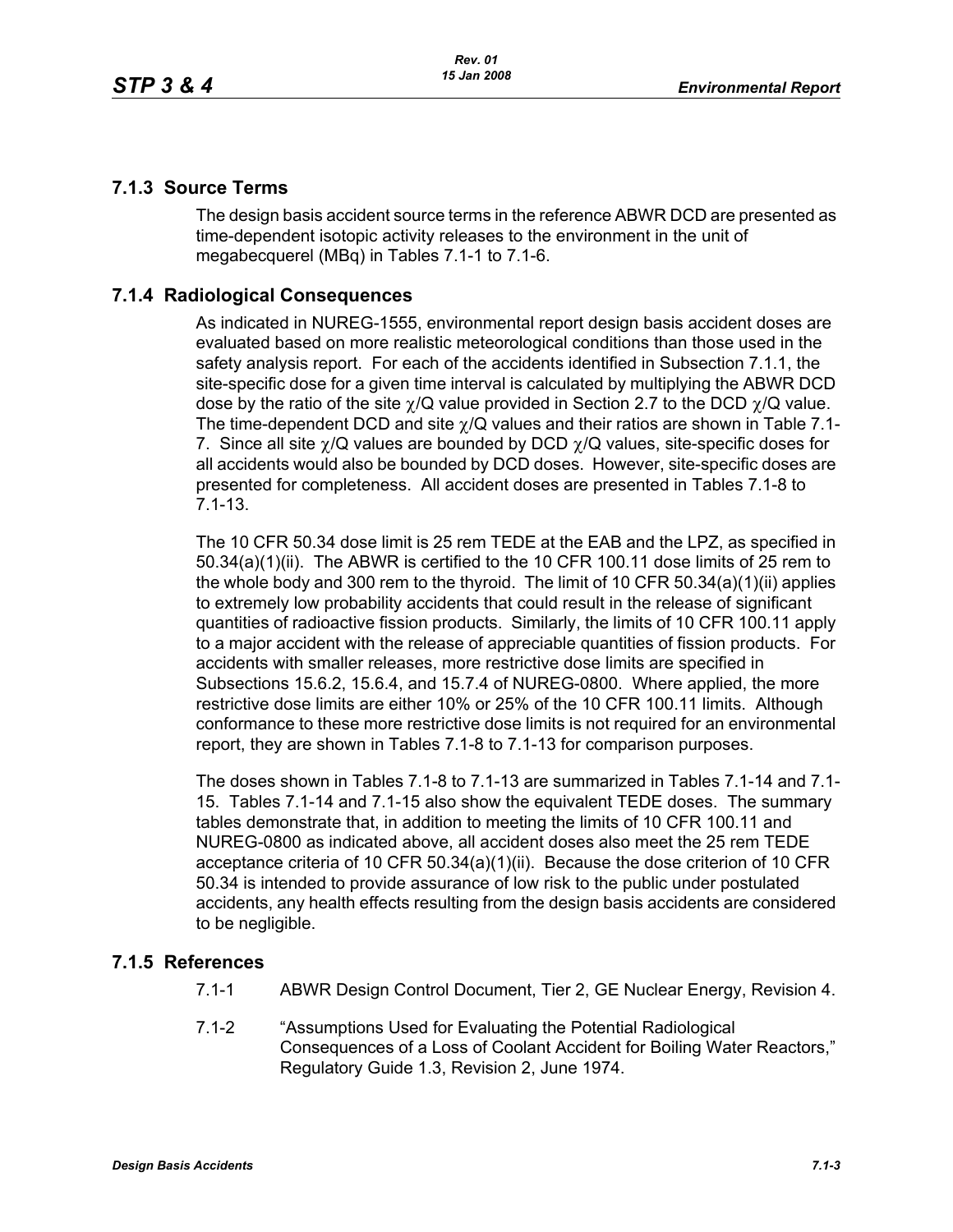- 7.1-3 "Atmospheric Dispersion Models for Potential Accident Consequence Assessments at Nuclear Power Plants," Regulatory Guide 1.145, Revision 1, November 1982.
- 7.1-4 "Limits for Intakes of Radionuclides by Workers," Part 1, ICRP Publication 30, International Commission on Radiological Protection, Pergamon Press, 1979.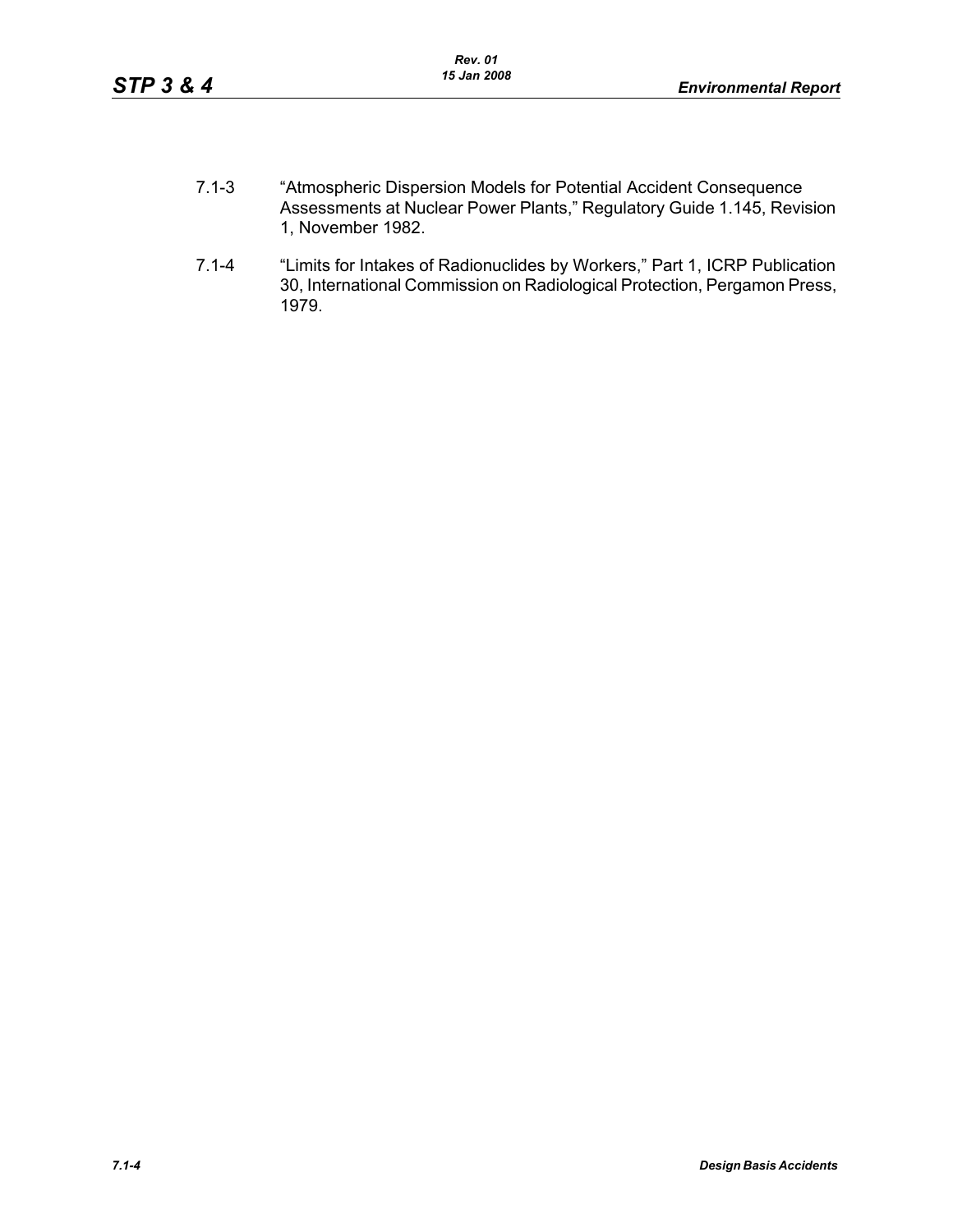|                | <b>Containment</b>            |           |  |
|----------------|-------------------------------|-----------|--|
|                | <b>Activity Release (MBq)</b> |           |  |
| <b>Isotope</b> | 0-2 Hours                     | 0-8 Hours |  |

## **Table 7.1-1 Activity Releases for Failure of Small Lines Carrying Primary Coolant Outside**

 I-131 6.81E+04 1.41E+05 I-132 5.96E+05 1.19E+06 I-133 4.59E+05 9.44E+05 I-134 9.92E+05 1.90E+06 I-135 6.59E+05 1.34E+06 Total | 2.77E+06 | 5.51E+06

Source: ABWR DCD (Reference 7.1-1, Table 15.6-2)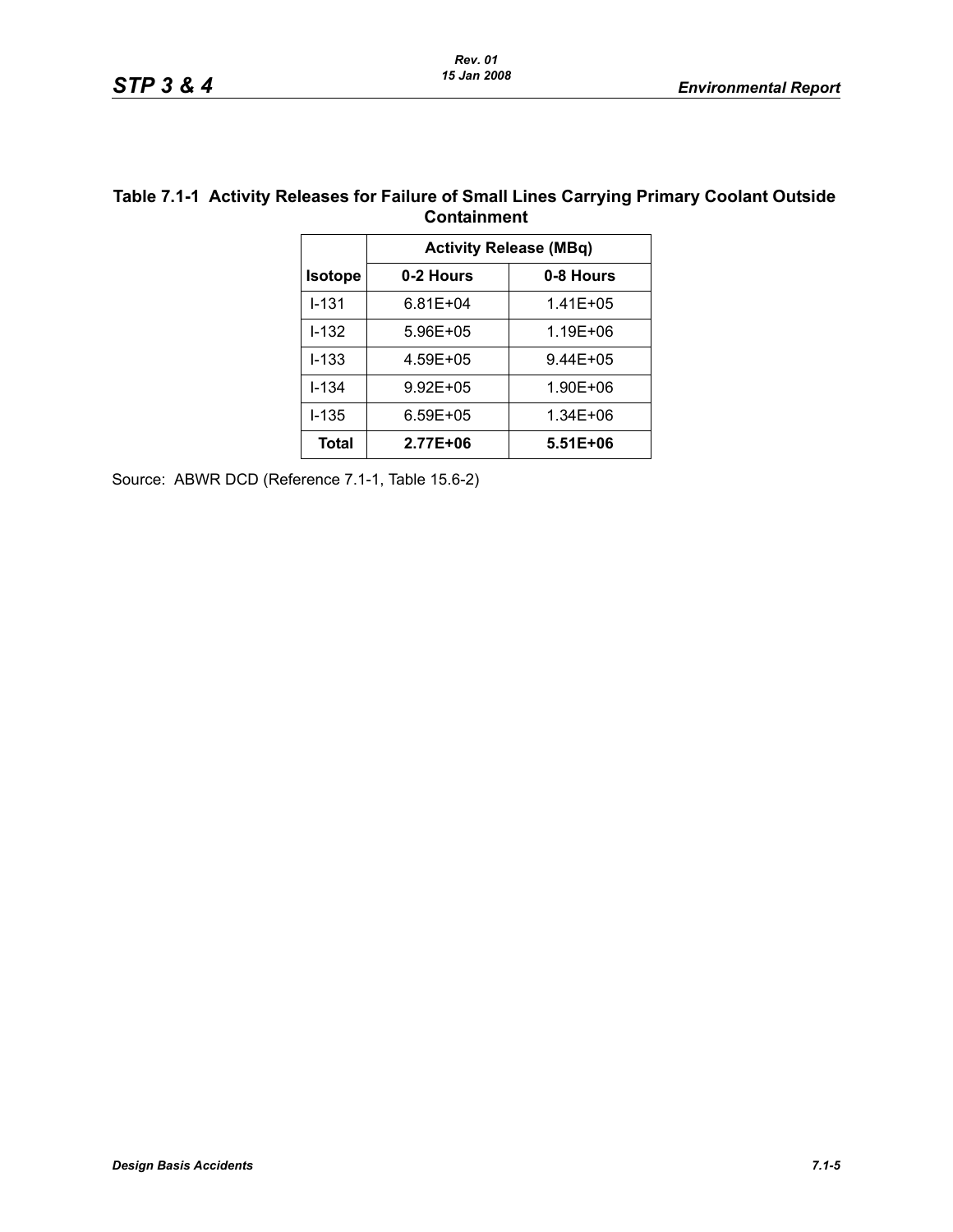|                          | <b>Activity Release (MBq)</b>             |                                              |  |  |  |  |
|--------------------------|-------------------------------------------|----------------------------------------------|--|--|--|--|
| Isotope                  | <b>Preexisting lodine</b><br><b>Spike</b> | <b>Equilibrium lodine</b><br><b>Activity</b> |  |  |  |  |
| $I - 131$                | 1.46E+06                                  | 7.29E+04                                     |  |  |  |  |
| $I - 132$                | 1.42E+07                                  | 7.10E+05                                     |  |  |  |  |
| $I - 133$                | 9.99E+06                                  | 5.00E+05                                     |  |  |  |  |
| $I - 134$                | 2.79E+07                                  | 1.40E+06                                     |  |  |  |  |
| $I - 135$                | 1.46E+07                                  | 7.29E+05                                     |  |  |  |  |
| Kr-83m                   | 2.44E+03                                  | 4.07E+02                                     |  |  |  |  |
| <b>Kr-85m</b>            | 4.29E+03                                  | 7.18E+02                                     |  |  |  |  |
| <b>Kr-85</b>             | 1.36E+01                                  | 2.26E+00                                     |  |  |  |  |
| <b>Kr-87</b>             | 1.47E+04                                  | 2.44E+03                                     |  |  |  |  |
| <b>Kr-88</b>             | 1.48E+04                                  | 2.46E+03                                     |  |  |  |  |
| <b>Kr-89</b>             | 5.92E+04                                  | 9.88E+03                                     |  |  |  |  |
| <b>Kr-90</b>             | 1.55E+04                                  | $2.55E+03$                                   |  |  |  |  |
| Xe-131m                  | 1.06E+01                                  | 1.76E+00                                     |  |  |  |  |
| Xe-133m                  | 2.04E+02                                  | 3.39E+01                                     |  |  |  |  |
| Xe-133                   | 5.70E+03                                  | 9.47E+02                                     |  |  |  |  |
| Xe-135m                  | 1.74E+04                                  | 2.89E+03                                     |  |  |  |  |
| Xe-135                   | 1.62E+04                                  | 2.70E+03                                     |  |  |  |  |
| Xe-137                   | 7.40E+04                                  | 1.23E+04                                     |  |  |  |  |
| Xe-138                   | 5.66E+04                                  | 9.44E+03                                     |  |  |  |  |
| Xe-139                   | 2.59E+04                                  | 4.33E+03                                     |  |  |  |  |
| <b>Total lodine</b>      | $6.81E+07$                                | 3.41E+06                                     |  |  |  |  |
| <b>Total Noble Gases</b> | 3.07E+05                                  | $5.11E + 04$                                 |  |  |  |  |

#### **Table 7.1-2 Activity Releases for Main Steam Line Break**

Source: ABWR DCD (Reference 7.1-1, Table 15.6-6)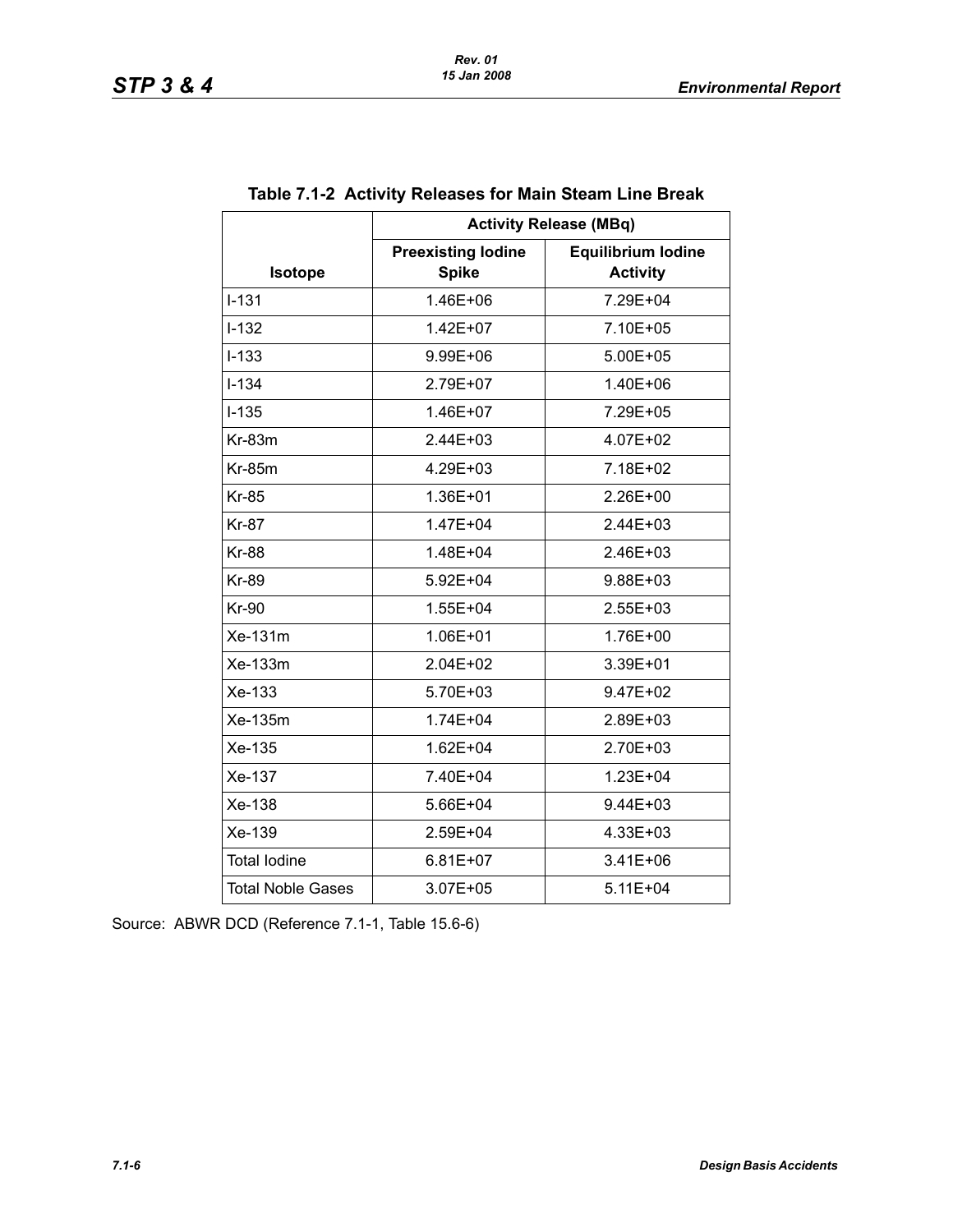|                          | <b>Activity Release (MBq)</b> |             |             |             |             |
|--------------------------|-------------------------------|-------------|-------------|-------------|-------------|
| <b>Isotope</b>           | 0-2 Hours                     | 0-8 Hours   | 0-24 Hours  | 0-96 Hours  | 0-720 Hours |
| $I-131$                  | $9.6E + 06$                   | $1.3E + 07$ | $3.6E + 07$ | $1.9E + 08$ | $6.7E + 08$ |
| $I-132$                  | $1.3E + 07$                   | $1.4E + 07$ | $1.5E + 07$ | $1.5E + 07$ | $1.5E + 07$ |
| $I-133$                  | $2.0E + 07$                   | $2.6E + 07$ | 5.6E+07     | $1.2E + 08$ | $1.3E + 08$ |
| $I-134$                  | $1.9E + 07$                   | $1.9E + 07$ | $1.9E + 07$ | $1.9E + 07$ | $1.9E + 07$ |
| $I-135$                  | $1.9E + 07$                   | $2.3E + 07$ | $3.1E + 07$ | $3.5E + 07$ | $3.5E + 07$ |
| Kr-83m                   | $1.2E + 07$                   | $2.8E + 07$ | $3.3E + 07$ | $3.3E + 07$ | $3.3E + 07$ |
| <b>Kr-85</b>             | $1.5E + 06$                   | $1.2E + 07$ | $8.1E + 07$ | $6.7E + 08$ | $5.6E + 09$ |
| <b>Kr-85m</b>            | $3.1E + 07$                   | $1.3E + 08$ | $2.7E + 08$ | 2.9E+08     | 2.9E+08     |
| <b>Kr-87</b>             | 4.4E+07                       | 7.8E+07     | $8.1E + 07$ | $8.1E + 07$ | $8.1E + 07$ |
| <b>Kr-88</b>             | 7.8E+07                       | $2.5E + 08$ | $3.6E + 08$ | $3.7E + 08$ | $3.7E + 08$ |
| <b>Kr-89</b>             | $6.7E + 06$                   | $6.7E + 06$ | $6.7E + 06$ | $6.7E + 06$ | $6.7E + 06$ |
| Xe-131m                  | 7.8E+05                       | $5.9E + 06$ | $4.1E + 07$ | $3.0E + 08$ | $1.4E + 09$ |
| Xe-133                   | $2.8E + 08$                   | $2.1E + 09$ | $1.4E + 10$ | $8.9E + 10$ | $2.5E+11$   |
| Xe-133m                  | $1.1E + 07$                   | $8.5E + 07$ | $5.2E + 08$ | $2.6E + 09$ | $4.1E + 09$ |
| Xe-135                   | $3.4E + 07$                   | $1.9E + 08$ | $6.7E + 08$ | $1.0E + 09$ | $1.0E + 09$ |
| Xe-135m                  | $1.8E + 07$                   | $1.8E + 07$ | $1.8E + 07$ | $1.8E + 07$ | $1.8E + 07$ |
| Xe-137                   | $1.9E + 07$                   | $1.9E + 07$ | $1.9E + 07$ | $1.9E + 07$ | $1.9E + 07$ |
| Xe-138                   | 7.4E+07                       | 7.4E+07     | 7.4E+07     | 7.4E+07     | 7.4E+07     |
| <b>Total lodine</b>      | $8.1E + 07$                   | $9.5E + 07$ | $1.6E + 08$ | $3.8E + 08$ | 8.6E+08     |
| <b>Total Noble Gases</b> | $6.1E + 08$                   | $3.0E + 09$ | $1.6E + 10$ | $9.4E + 10$ | $2.6E + 11$ |

#### **Table 7.1-3 Activity Releases from Reactor Building for Loss-of-Coolant Accident**

Source: ABWR DCD (Reference 7.1-1, Tables 15.6-10 and 15.6-12)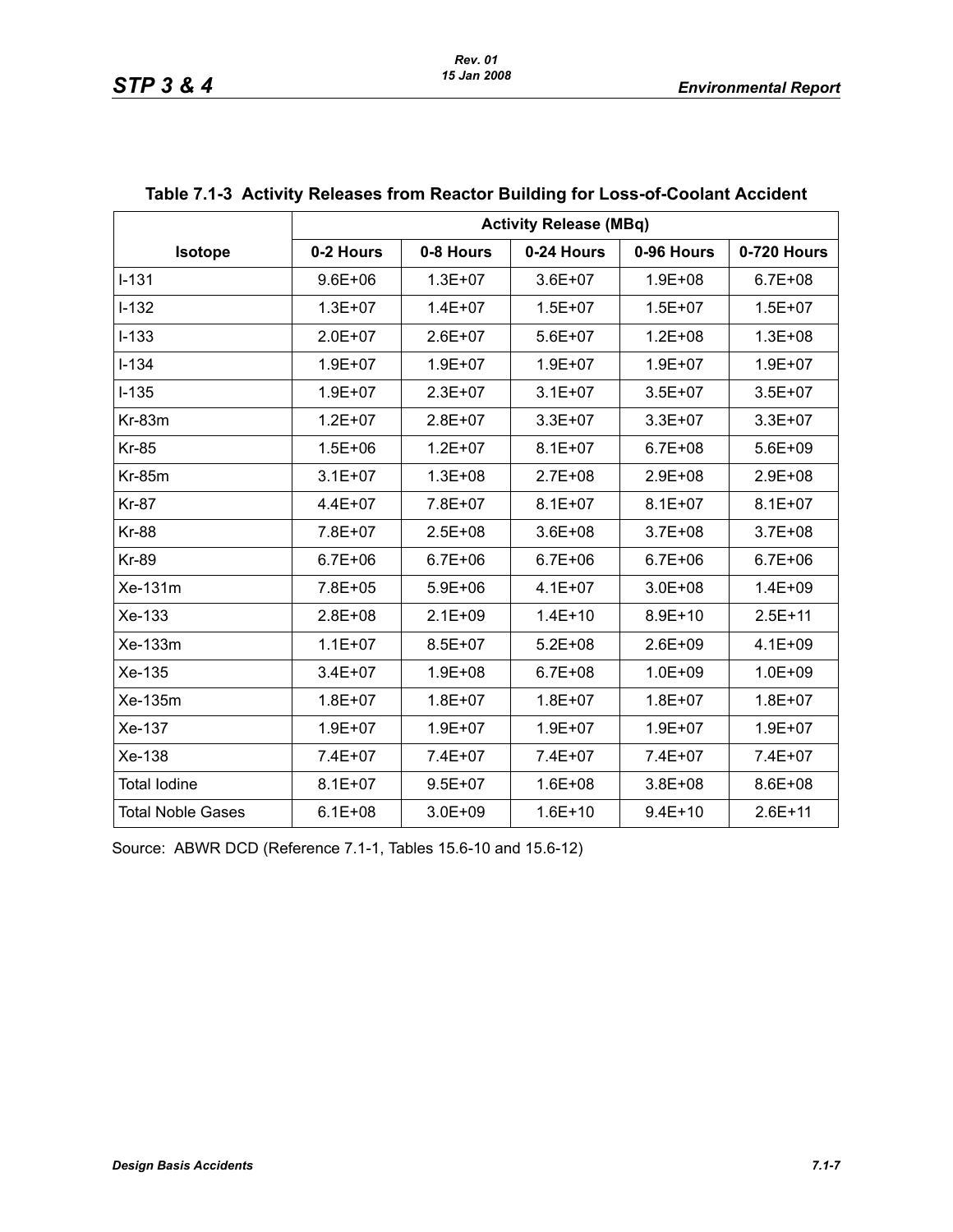|                          | <b>Activity Release (MBq)</b> |             |             |             |             |  |
|--------------------------|-------------------------------|-------------|-------------|-------------|-------------|--|
| Isotope                  | 0-2 Hours                     | 0-8 Hours   | 0-24 Hours  | 0-96 Hours  | 0-720 Hours |  |
| $I - 131$                | $1.2E + 04$                   | $8.5E + 05$ | $1.2E + 07$ | $1.8E + 08$ | $2.0E + 09$ |  |
| $I-132$                  | $1.1E + 04$                   | $2.4E + 05$ | $4.4E + 05$ | $4.4E + 05$ | $4.4E + 05$ |  |
| $I - 133$                | $2.4E + 04$                   | $1.5E + 06$ | $1.5E + 07$ | 7.4E+07     | 8.9E+07     |  |
| $I - 134$                | 8.5E+03                       | 4.8E+04     | 4.8E+04     | $4.8E + 04$ | $4.8E + 04$ |  |
| $I-135$                  | $2.1E + 04$                   | $9.3E + 05$ | $5.2E + 06$ | 7.4E+06     | 7.4E+06     |  |
| $Kr-83m$                 | 7.8E+04                       | $1.3E + 06$ | $1.9E + 06$ | $1.9E + 06$ | $1.9E + 06$ |  |
| <b>Kr-85</b>             | $1.3E + 04$                   | $9.3E + 05$ | $1.3E + 07$ | $2.3E + 08$ | $5.9E + 09$ |  |
| $Kr-85m$                 | $2.3E + 05$                   | $8.5E + 06$ | $3.0E + 07$ | $3.6E + 07$ | $3.6E + 07$ |  |
| <b>Kr-87</b>             | $2.4E + 05$                   | $2.4E + 06$ | $2.8E + 06$ | $2.8E + 06$ | $2.8E + 06$ |  |
| <b>Kr-88</b>             | $5.6E + 05$                   | $1.4E + 07$ | $3.1E + 07$ | $3.2E + 07$ | $3.2E + 07$ |  |
| <b>Kr-89</b>             | $4.1E + 00$                   | $4.1E + 00$ | $4.1E + 00$ | $4.1E + 00$ | $4.1E + 00$ |  |
| Xe-131m                  | $6.7E + 03$                   | $4.8E + 05$ | $6.7E + 06$ | $1.0E + 08$ | $1.3E + 09$ |  |
| Xe-133                   | $2.4E + 06$                   | $1.6E + 08$ | $2.2E + 09$ | $3.0E + 10$ | $1.8E + 11$ |  |
| Xe-133m                  | $1.0E + 05$                   | $6.7E + 06$ | $8.1E + 07$ | $8.1E + 08$ | $2.0E + 09$ |  |
| Xe-135                   | $2.7E + 05$                   | $1.4E + 07$ | $9.6E + 07$ | $2.0E + 08$ | $2.0E + 08$ |  |
| Xe-135m                  | $1.0E + 04$                   | $1.3E + 04$ | $1.3E + 04$ | $1.3E + 04$ | $1.3E + 04$ |  |
| Xe-137                   | $3.5E + 01$                   | $3.5E + 01$ | $3.5E + 01$ | $3.5E + 01$ | $3.5E + 01$ |  |
| Xe-138                   | $3.2E + 04$                   | $3.7E + 04$ | $3.7E + 04$ | $3.7E + 04$ | $3.7E + 04$ |  |
| <b>Total lodine</b>      | 7.7E+04                       | $3.5E + 06$ | $3.3E + 07$ | $2.6E + 08$ | $2.1E + 09$ |  |
| <b>Total Noble Gases</b> | $3.9E + 06$                   | $2.1E + 08$ | $2.5E + 09$ | $3.2E + 10$ | $1.9E + 11$ |  |

|  | Table 7.1-4 Activity Releases from Condenser for Loss-of-Coolant Accident |
|--|---------------------------------------------------------------------------|
|  |                                                                           |

Source: ABWR DCD (Reference 7.1-1, Tables 15.6-10, and 15.6-12)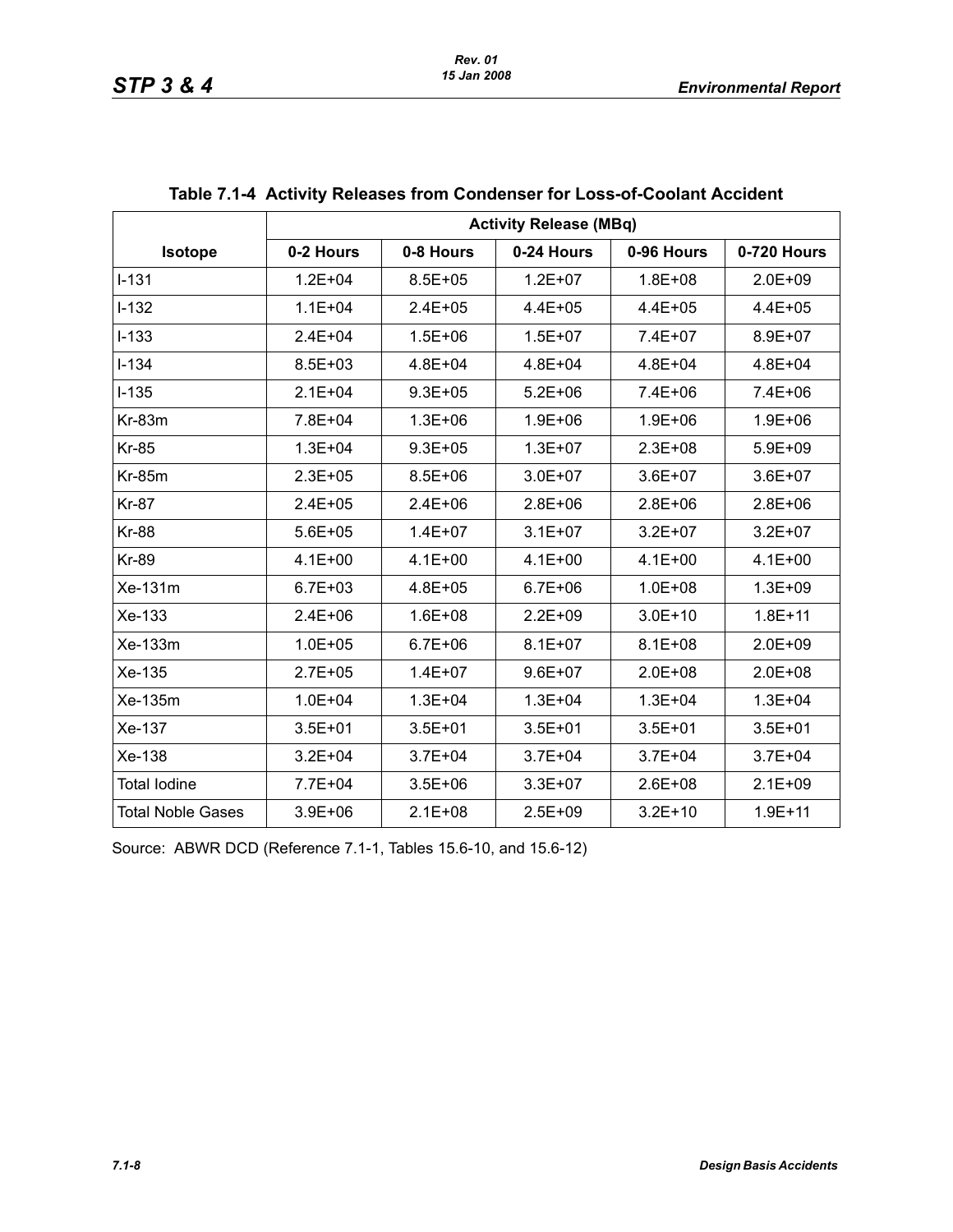| <b>Isotope</b> | <b>Activity Release (MBq)</b><br>0-2 Hours |
|----------------|--------------------------------------------|
| $I - 131$      | $8.1E + 04$                                |
| $1 - 132$      | $1.9E + 0.5$                               |
| $I - 133$      | $2.3E + 0.5$                               |
| I-134          | $3.2E + 0.5$                               |
| <b>I-135</b>   | $2.5E + 05$                                |
| Total          | $1.1E + 06$                                |

#### **Table 7.1-5 Activity Releases for Cleanup Water Line Break Outside Containment**

Source: ABWR DCD (Reference 7.1-1, Table 15.6-17)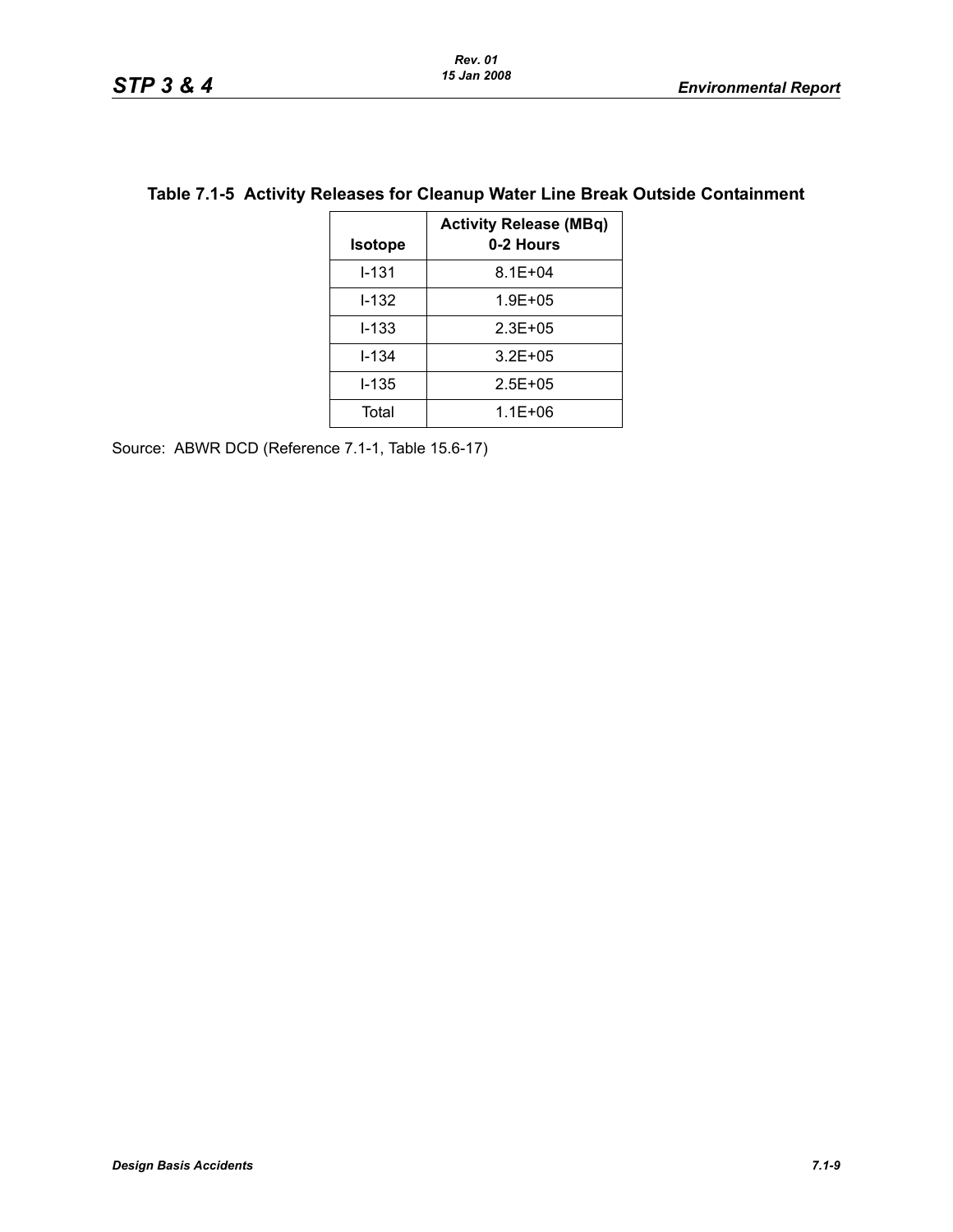| <b>Isotope</b>           | <b>Activity Release (MBq)</b><br>0-2 Hours |
|--------------------------|--------------------------------------------|
| $I - 131$                | 4.55E+06                                   |
| $I - 132$                | $5.62E + 06$                               |
| $I - 133$                | 4.70E+06                                   |
| $1 - 1.34$               | 2.28E-01                                   |
| $I - 135$                | 7.62E+05                                   |
| $Kr-83m$                 | 2.38E+05                                   |
| $Kr-85m$                 | 3.16E+06                                   |
| <b>Kr-85</b>             | 1.77E+07                                   |
| <b>Kr-87</b>             | 4.55E+02                                   |
| <b>Kr-88</b>             | 8.99E+05                                   |
| <b>Kr-89</b>             | 3.01E-06                                   |
| Xe-131m                  | 3.09E+06                                   |
| $Xe-133m$                | 4.07E+07                                   |
| Xe-133                   | 1.04E+09                                   |
| Xe-135m                  | 8.18E+06                                   |
| Xe-135                   | 2.36E+08                                   |
| Xe-137                   | 7.66E-06                                   |
| Xe-138                   | 1.59E-05                                   |
| <b>Total lodine</b>      | 1.56E+07                                   |
| <b>Total Noble Gases</b> | 1.35E+09                                   |

## **Table 7.1-6 Activity Releases for Fuel-Handling Accident**

Source: ABWR DCD (Reference 7.1-1, Table 15.7-10)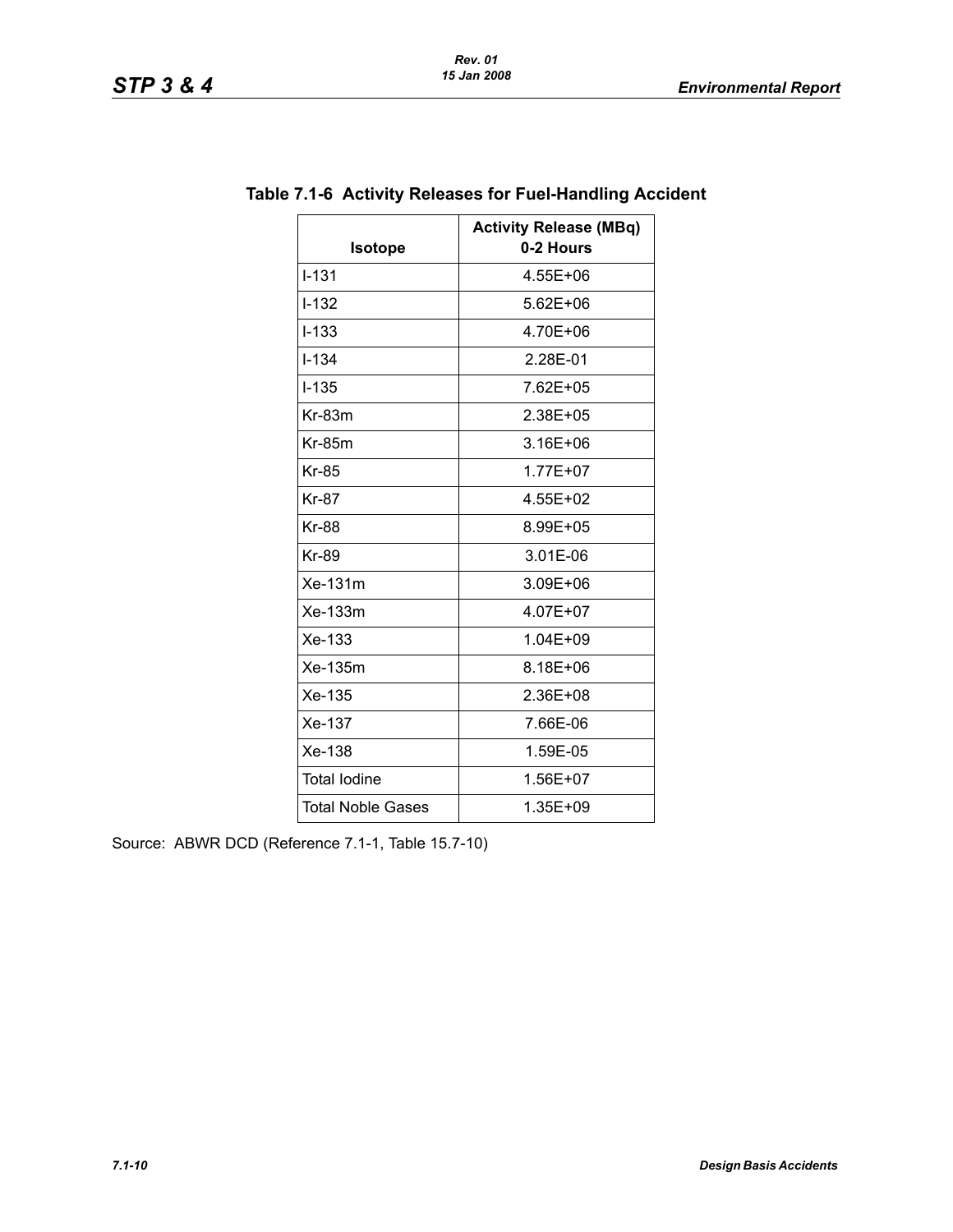|                |           | $\chi$ /Q (sec/m3) |            |                         |
|----------------|-----------|--------------------|------------|-------------------------|
| Location       | Time (hr) | <b>Site</b>        | <b>DCD</b> | <b>Ratio (Site/DCD)</b> |
| EAB            | $0 - 2$   | 4.20E-05           | 1.37E-03   | 3.07E-02                |
| LPZ - LOCA     | $0 - 8$   | $3.54E-06$         | 1.56E-04   | 2.27E-02                |
|                | $8 - 24$  | 3.00E-06           | 9.61E-05   | $3.12E-02$              |
|                | 24-96     | 2.08E-06           | 3.36E-05   | 6.19E-02                |
|                | 96-720    | 1.24E-06           | 7.42E-06   | 1.67E-01                |
| LPZ - Non-LOCA | $0 - 8$   | 3.54E-06           | 1.37E-03   | 2.58E-3                 |

| Table 7.1-7 Atmospheric Dispersion Factors |  |  |  |
|--------------------------------------------|--|--|--|
|                                            |  |  |  |

Notes:

The site  $\chi$ /Q values are from Section 2.7.

The DCD  $\chi$ /Q values are from the ABWR DCD (Reference 7.1-1, Tables 15.6-3, 15.6-7, 15.6-13, 15.6-18, and 15.7-11).

The DCD does not show LPZ doses for accidents other than LOCA. Site LPZ doses for these non-LOCA accidents, all of which have their activity releases terminated within 8 hr, are estimated by multiplying the DCD EAB dose by the ratio of site LPZ  $\chi$ /Q to DCD EAB  $\chi$ /Q shown in the last row above.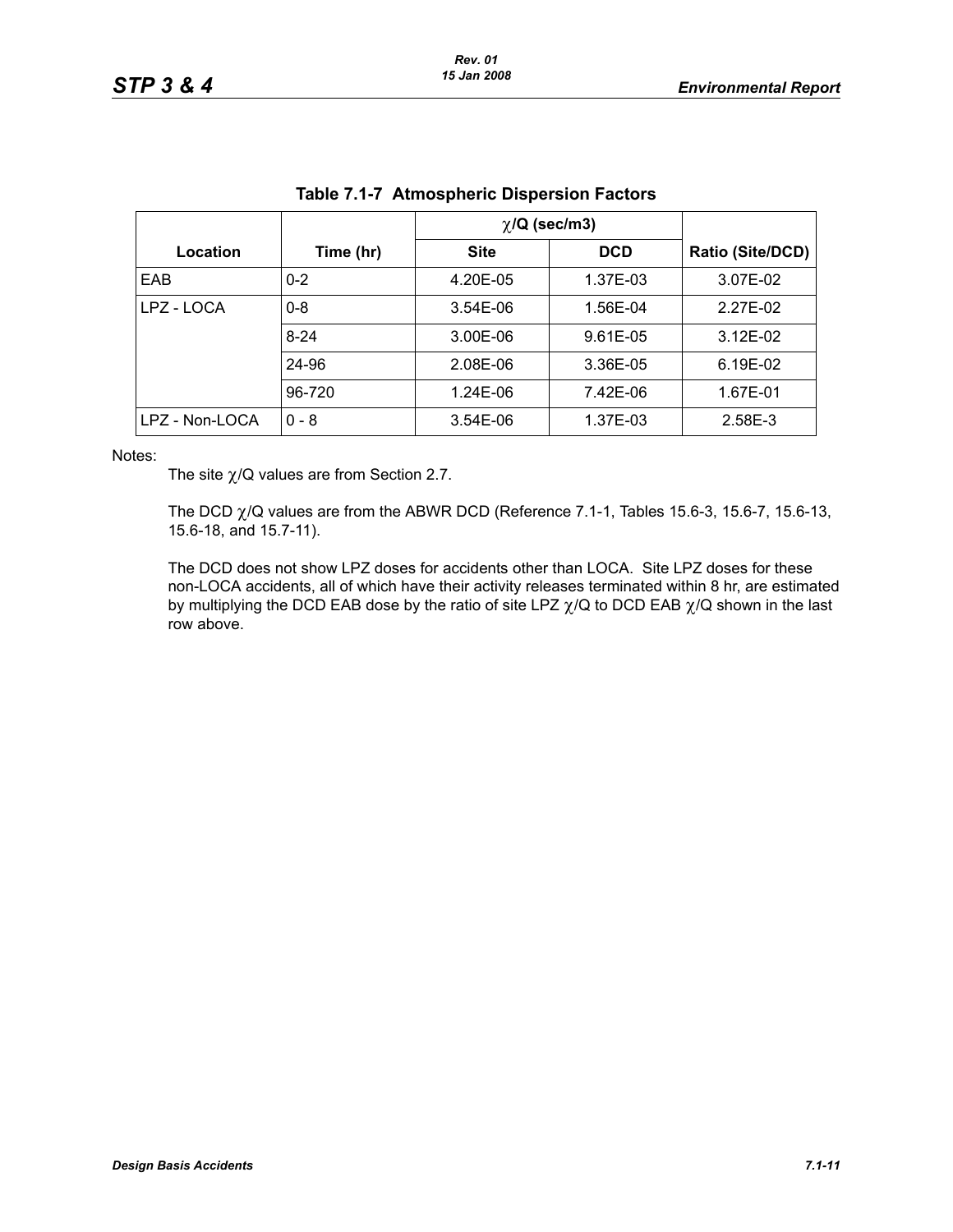| <b>Containment</b> |                                                  |                   |                |                 |                   |                |  |
|--------------------|--------------------------------------------------|-------------------|----------------|-----------------|-------------------|----------------|--|
|                    | <b>Time</b>                                      | DCD Dose (Sv)     |                | $\chi$ /Q Ratio | Site Dose (rem)   |                |  |
| Location           | (hr)                                             | <b>Whole Body</b> | <b>Thyroid</b> | (Site/DCD)      | <b>Whole Body</b> | <b>Thyroid</b> |  |
| EAB                | $0 - 2$                                          | 9.4E-04           | 4.8E-02        | 3.07E-02        | 2.9E-03           | $1.5E-01$      |  |
| <b>LPZ</b>         | $0 - 8$                                          |                   |                | 2.58E-03        | $2.4E-04$         | $1.2E-02$      |  |
|                    | $8 - 24$                                         |                   |                |                 |                   |                |  |
|                    | 24-96                                            |                   |                |                 |                   |                |  |
|                    | 96-720                                           |                   |                |                 |                   |                |  |
|                    | <b>Total</b>                                     |                   |                |                 | 2.4E-04           | $1.2E-02$      |  |
|                    | Regulatory Limit (NUREG-0800, Subsection 15.6.2) |                   |                |                 | 2.5               | 30             |  |

# **Table 7.1-8 Doses for Failure of Small Lines Carrying Primary Coolant Outside**

Note:

DCD doses are from the ABWR DCD (Reference 7.1-1, Table 15.6-3).

The DCD does not provide LPZ doses. The site LPZ doses are obtained by multiplying the DCD EAB doses by the ratio of LPZ  $\chi$ /Q to DCD EAB  $\chi$ /Q.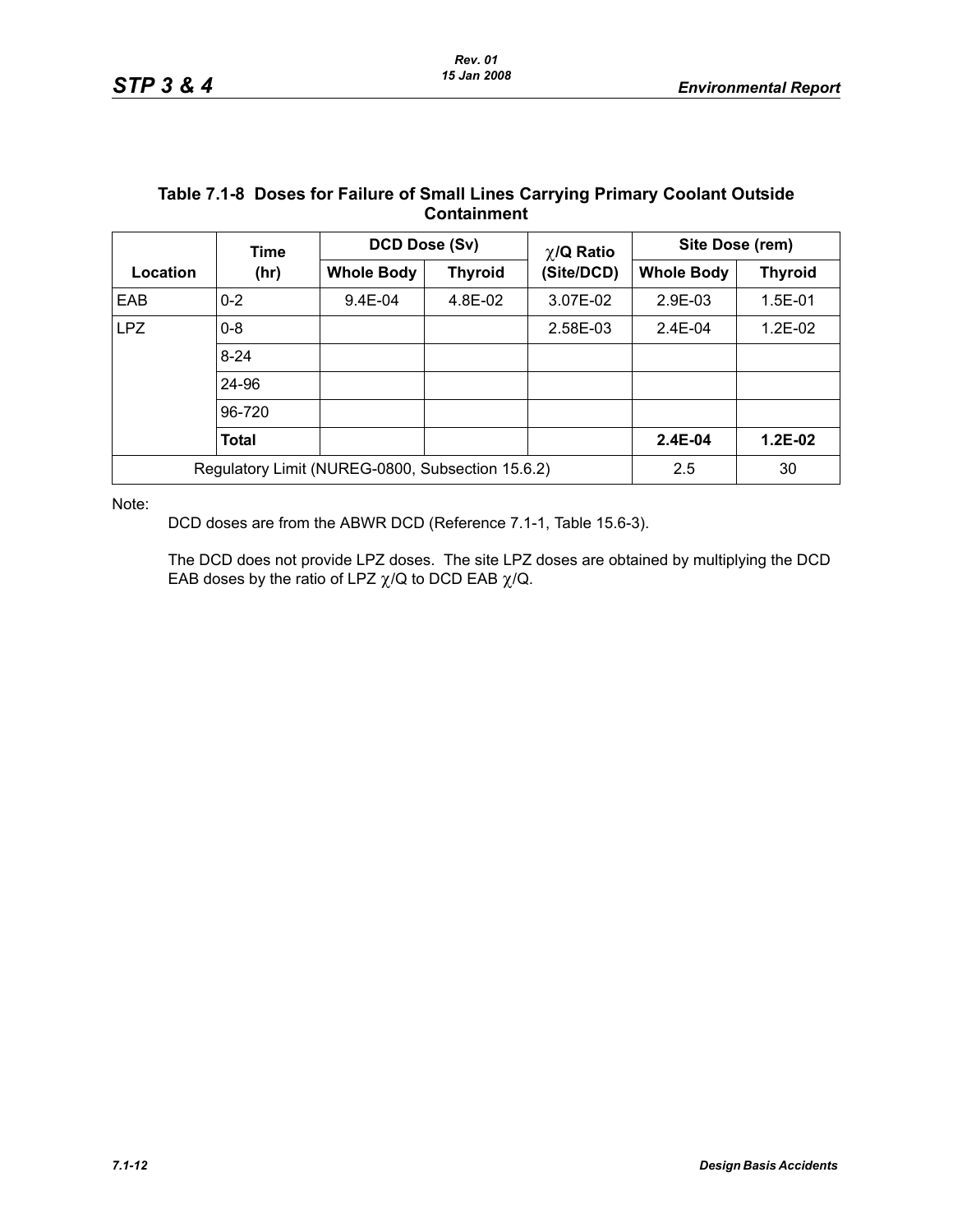| <b>TADIO 7.1-9 DOSCS TOF MAILI OLGANI ENTO DI CANTE I TOCATSUNG TOURING OPING</b> |              |                   |                |                               |                   |                |  |
|-----------------------------------------------------------------------------------|--------------|-------------------|----------------|-------------------------------|-------------------|----------------|--|
|                                                                                   | Time         |                   | DCD Dose (Sv)  |                               | Site Dose (rem)   |                |  |
| Location                                                                          | (hr)         | <b>Whole Body</b> | <b>Thyroid</b> | $\chi$ /Q Ratio<br>(Site/DCD) | <b>Whole Body</b> | <b>Thyroid</b> |  |
| <b>EAB</b>                                                                        | $0 - 2$      | $1.3E-02$         | $5.1E-01$      | 3.07E-02                      | 4.0E-02           | $1.6E + 00$    |  |
| <b>LPZ</b>                                                                        | $0 - 8$      |                   |                | 2.58E-03                      | $3.4E-03$         | $1.3E-01$      |  |
|                                                                                   | $8 - 24$     |                   |                |                               |                   |                |  |
|                                                                                   | $24 - 96$    |                   |                |                               |                   |                |  |
|                                                                                   | $96 - 720$   |                   |                |                               |                   |                |  |
|                                                                                   | <b>Total</b> |                   |                |                               | 3.4E-03           | 1.3E-01        |  |
| Regulatory Limit (10 CFR 100.11)                                                  |              |                   |                |                               | 25                | 300            |  |
|                                                                                   |              |                   |                |                               |                   |                |  |

Note:

DCD doses are from the ABWR DCD (Reference 7.1-1, Table 15.6-7).

The ABWR DCD does not provide LPZ doses. The site LPZ doses are obtained by multiplying the DCD EAB doses by the ratio of LPZ  $\chi$ /Q to DCD EAB  $\chi$ /Q.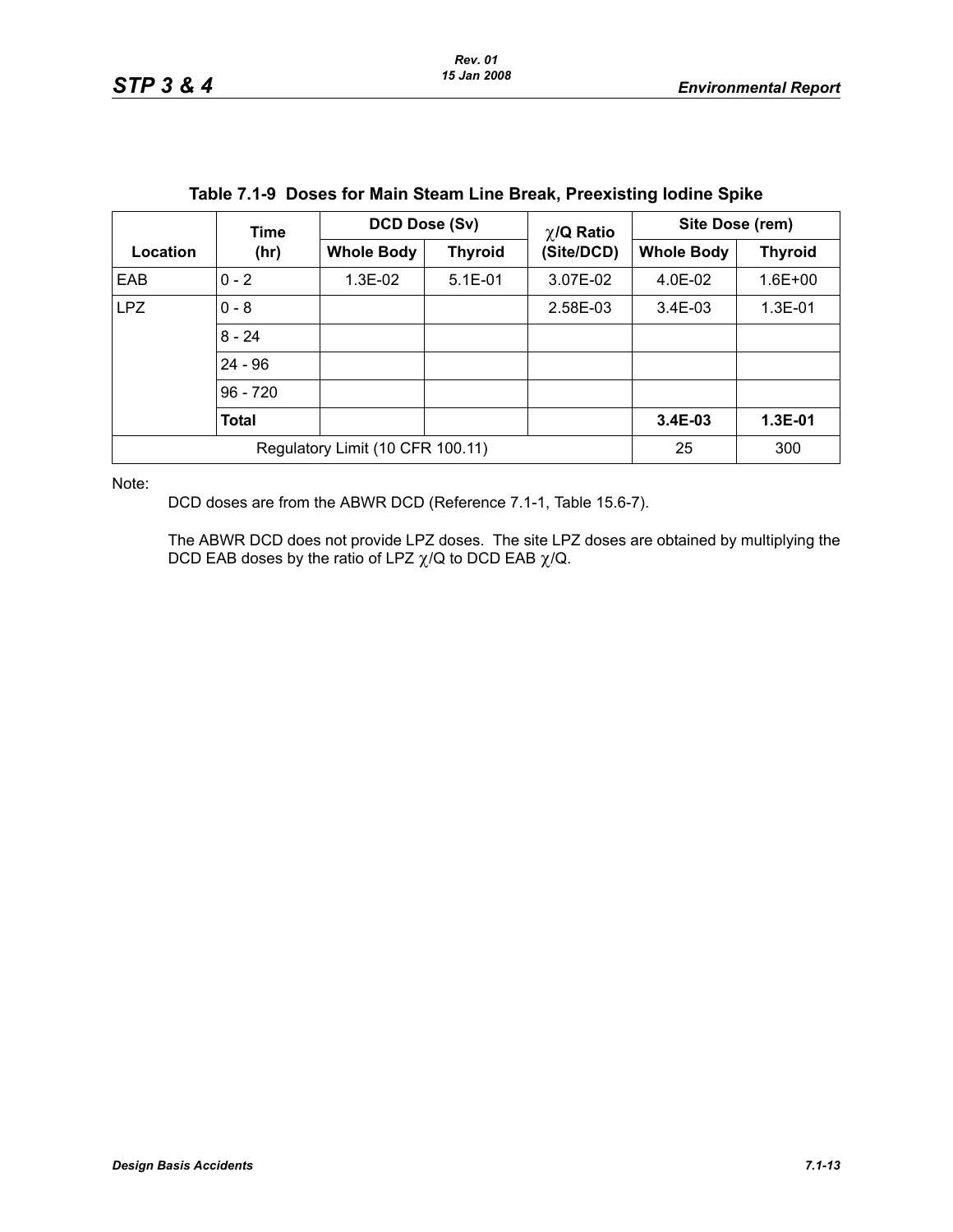| Table 7.1-TV DOSES TOF Maill Steam Line Break, Equilibrium Iounie Activity |          |                                     |         |                 |                   |                |  |
|----------------------------------------------------------------------------|----------|-------------------------------------|---------|-----------------|-------------------|----------------|--|
|                                                                            | Time     | DCD Dose (Sv)                       |         | $\chi$ /Q Ratio | Site Dose (rem)   |                |  |
| Location                                                                   | (hr)     | <b>Whole Body</b><br><b>Thyroid</b> |         | (Site/DCD)      | <b>Whole Body</b> | <b>Thyroid</b> |  |
| EAB                                                                        | $0 - 2$  | $6.2E - 04$                         | 2.6E-02 | 3.07E-02        | 1.9E-03           | 8.0E-02        |  |
| <b>LPZ</b>                                                                 | $0 - 8$  |                                     |         | 2.58E-03        | 1.6E-04           | 6.7E-03        |  |
|                                                                            | $8 - 24$ |                                     |         |                 |                   |                |  |
|                                                                            | 24-96    |                                     |         |                 |                   |                |  |
|                                                                            | 96-720   |                                     |         |                 |                   |                |  |
|                                                                            | Total    |                                     |         |                 | 1.6E-04           | 6.7E-03        |  |
| Regulatory Limit (NUREG-0800, Subsection 15.6.4)                           |          |                                     |         | 2.5             | 30                |                |  |

## **Table 7.1-10 Doses for Main Steam Line Break, Equilibrium Iodine Activity**

Note:

DCD doses are from the ABWR DCD (Reference 7.1-1, Table 15.6-7).

The ABWR DCD does not provide LPZ doses. The site LPZ doses are obtained by multiplying the DCD EAB doses by the ratio of LPZ  $\chi$ /Q to DCD EAB  $\chi$ /Q.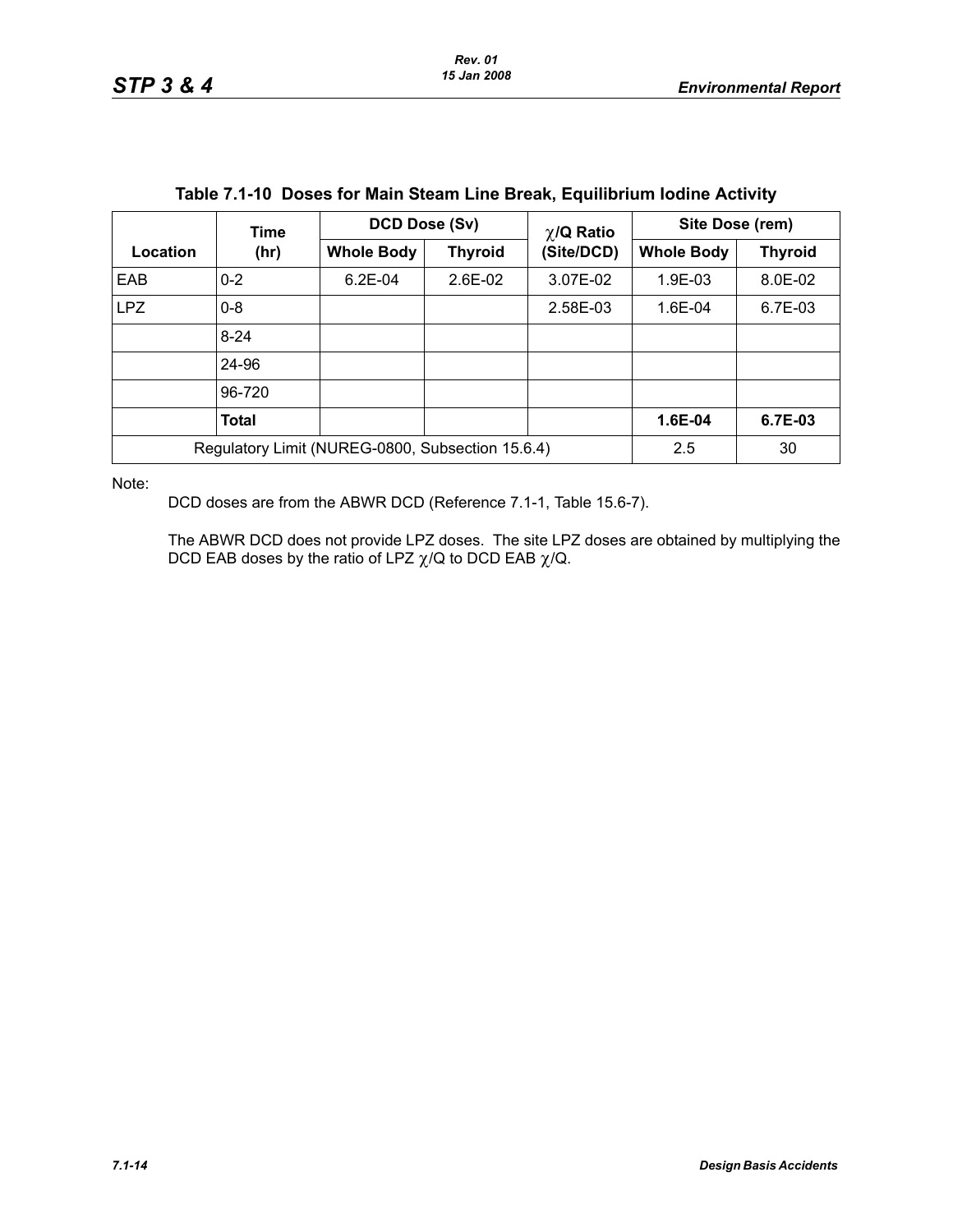|                                  | Time         |                   | DCD Dose (Sv)  | $\chi$ /Q Ratio | Site Dose (rem)   |                |  |  |
|----------------------------------|--------------|-------------------|----------------|-----------------|-------------------|----------------|--|--|
| Location                         | (hr)         | <b>Whole Body</b> | <b>Thyroid</b> | (Site/DCD)      | <b>Whole Body</b> | <b>Thyroid</b> |  |  |
| EAB                              | $0 - 2$      | $4.1E-02$         | $1.9E + 00$    | 3.07E-02        | $1.3E - 01$       | $5.8E + 00$    |  |  |
| <b>LPZ</b>                       | $0 - 8$      | 1.0E-02           | $3.1E - 01$    | 2.27E-02        | $2.3E-02$         | 7.0E-01        |  |  |
|                                  | $8 - 24$     | 8.0E-03           | $2.0E-01$      | 3.12E-02        | $2.5E-02$         | $6.2E - 01$    |  |  |
|                                  | 24-96        | $1.1E-02$         | 7.9E-01        | 6.19E-02        | $6.8E-02$         | $4.9E + 00$    |  |  |
|                                  | 96-720       | $9.0E-03$         | $1.1E + 00$    | 1.67E-01        | $1.5E-01$         | $1.8E + 01$    |  |  |
|                                  | <b>Total</b> | $3.8E-02$         | $2.4E + 00$    |                 | 2.7E-01           | $2.5E + 01$    |  |  |
| Regulatory Limit (10 CFR 100.11) |              |                   |                |                 | 25                | 300            |  |  |

|  |  | Table 7.1-11 Doses for Loss-of-Coolant Accident |  |
|--|--|-------------------------------------------------|--|
|--|--|-------------------------------------------------|--|

Note: DCD doses are from the ABWR DCD (Reference 7.1-1, Table 15.6-13)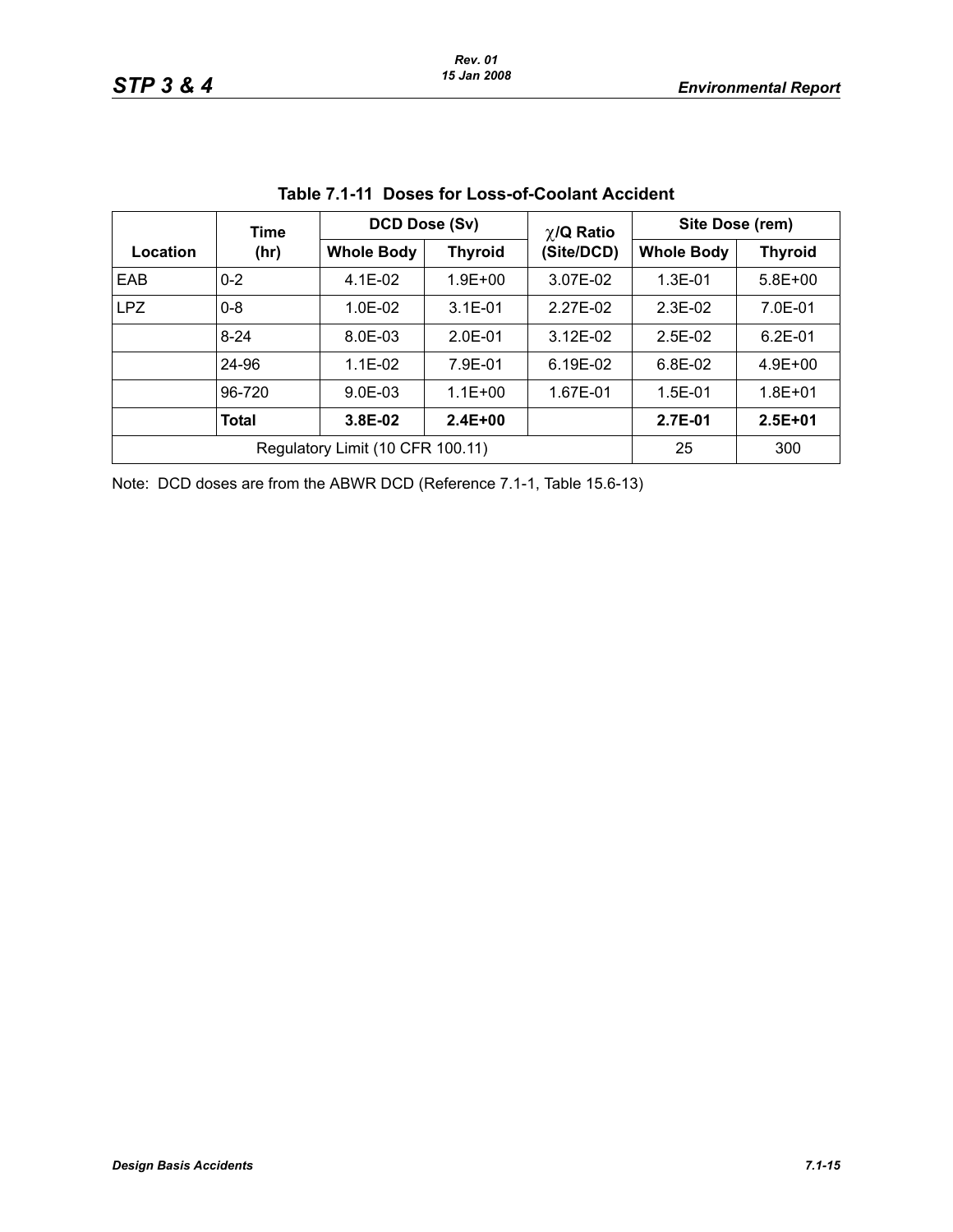| Table 7.1-12 Doses for Gleanup water Line Break Outside Containment |              |                   |                |                 |                   |                |  |
|---------------------------------------------------------------------|--------------|-------------------|----------------|-----------------|-------------------|----------------|--|
|                                                                     | Time         | DCD Dose (Sv)     |                | $\chi$ /Q Ratio | Site Dose (rem)   |                |  |
| Location                                                            | (hr)         | <b>Whole Body</b> | <b>Thyroid</b> | (Site/DCD)      | <b>Whole Body</b> | <b>Thyroid</b> |  |
| EAB                                                                 | $0 - 2$      | 1.7E-04           | 1.7E-04        | 3.07E-02        | $5.2E-04$         | $5.2E-04$      |  |
| <b>LPZ</b>                                                          | $0 - 8$      |                   |                | 2.58E-03        | 4.4E-05           | 4.4E-05        |  |
|                                                                     | $8 - 24$     |                   |                |                 |                   |                |  |
|                                                                     | 24-96        |                   |                |                 |                   |                |  |
|                                                                     | 96-720       |                   |                |                 |                   |                |  |
|                                                                     | <b>Total</b> |                   |                |                 | 4.4E-05           | 4.4E-05        |  |
| Regulatory Limit (10 CFR 100.11)                                    |              |                   |                |                 | 25                | 300            |  |

## **Table 7.1-12 Doses for Cleanup Water Line Break Outside Containment**

Notes:

DCD doses are from the ABWR DCD (Reference 7.1-1, Table 15.6-18).

The DCD does not provide LPZ doses. The site LPZ doses are obtained by multiplying the DCD EAB doses by the ratio of LPZ  $\chi$ /Q to DCD EAB  $\chi$ /Q.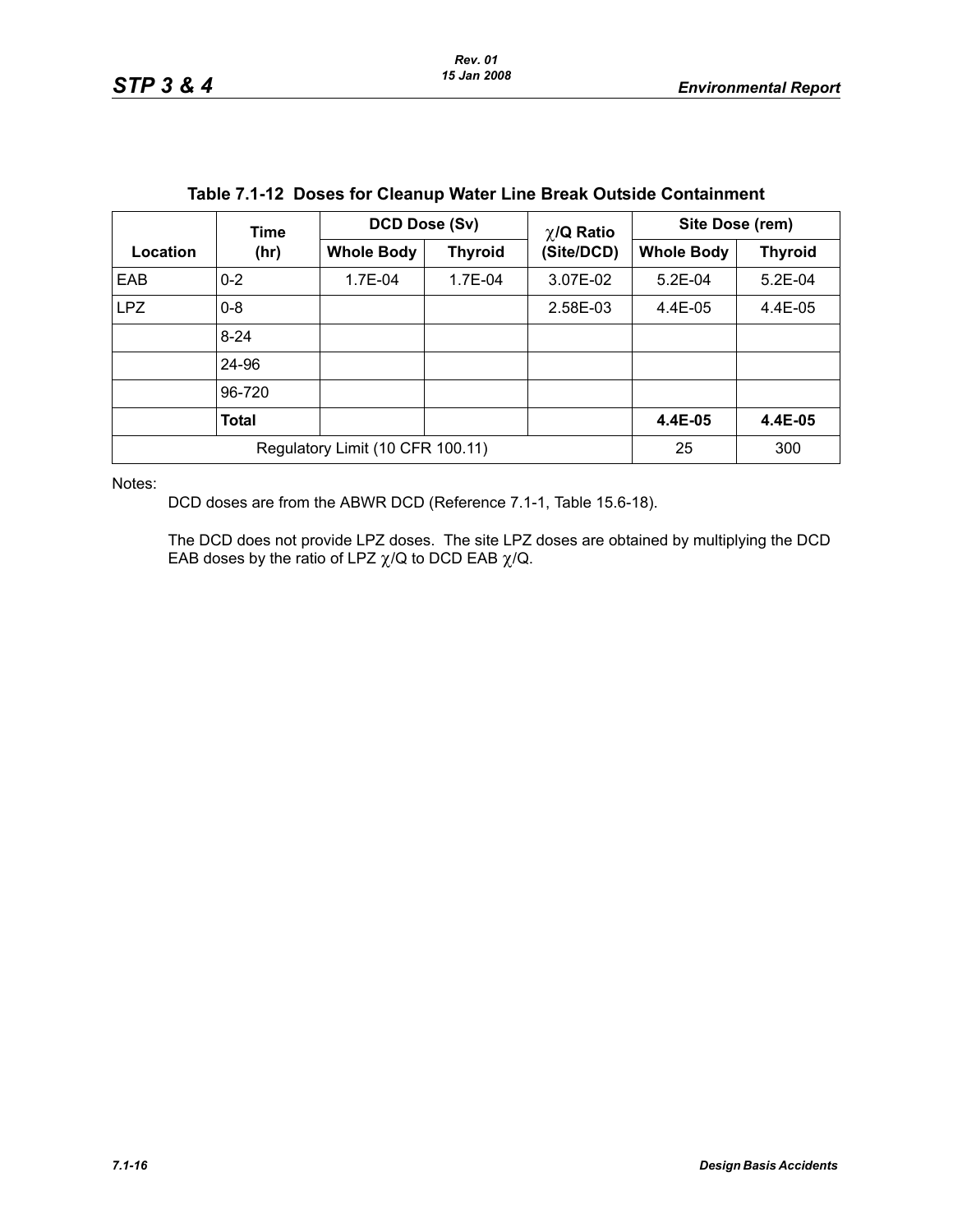| <b>TADIO 1.1-TO DOSGO TOF F ACT HANGHING ACCIDENT</b> |                                             |               |            |                   |                 |             |  |
|-------------------------------------------------------|---------------------------------------------|---------------|------------|-------------------|-----------------|-------------|--|
|                                                       | Time                                        | DCD Dose (Sv) |            | $\chi$ /Q Ratio   | Site Dose (rem) |             |  |
| Location                                              | <b>Whole Body</b><br><b>Thyroid</b><br>(hr) |               | (Site/DCD) | <b>Whole Body</b> | <b>Thyroid</b>  |             |  |
| <b>EAB</b>                                            | $0 - 2$                                     | $1.2E-02$     | 7.5E-01    | 3.07E-02          | 3.7E-02         | $2.3E + 00$ |  |
| LPZ                                                   | $0 - 8$                                     |               |            | 2.58E-03          | $3.1E-03$       | 1.9E-01     |  |
|                                                       | $8 - 24$                                    |               |            |                   |                 |             |  |
|                                                       | 24-96                                       |               |            |                   |                 |             |  |
|                                                       | 96-720                                      |               |            |                   |                 |             |  |
|                                                       | <b>Total</b>                                |               |            |                   | $3.1E-03$       | 1.9E-01     |  |
| Regulatory Limit (NUREG-0800, Subsection 15.7.4)      |                                             |               |            | 6                 | 75              |             |  |

|  | Table 7.1-13 Doses for Fuel Handling Accident |  |  |
|--|-----------------------------------------------|--|--|
|--|-----------------------------------------------|--|--|

Note:

DCD doses are from the ABWR DCD (Reference 7.1-1, Table 15.7-11).

The DCD does not provide LPZ doses. The site LPZ doses are obtained by multiplying the DCD EAB doses by the ratio of LPZ  $\chi$ /Q to DCD EAB  $\chi$ /Q.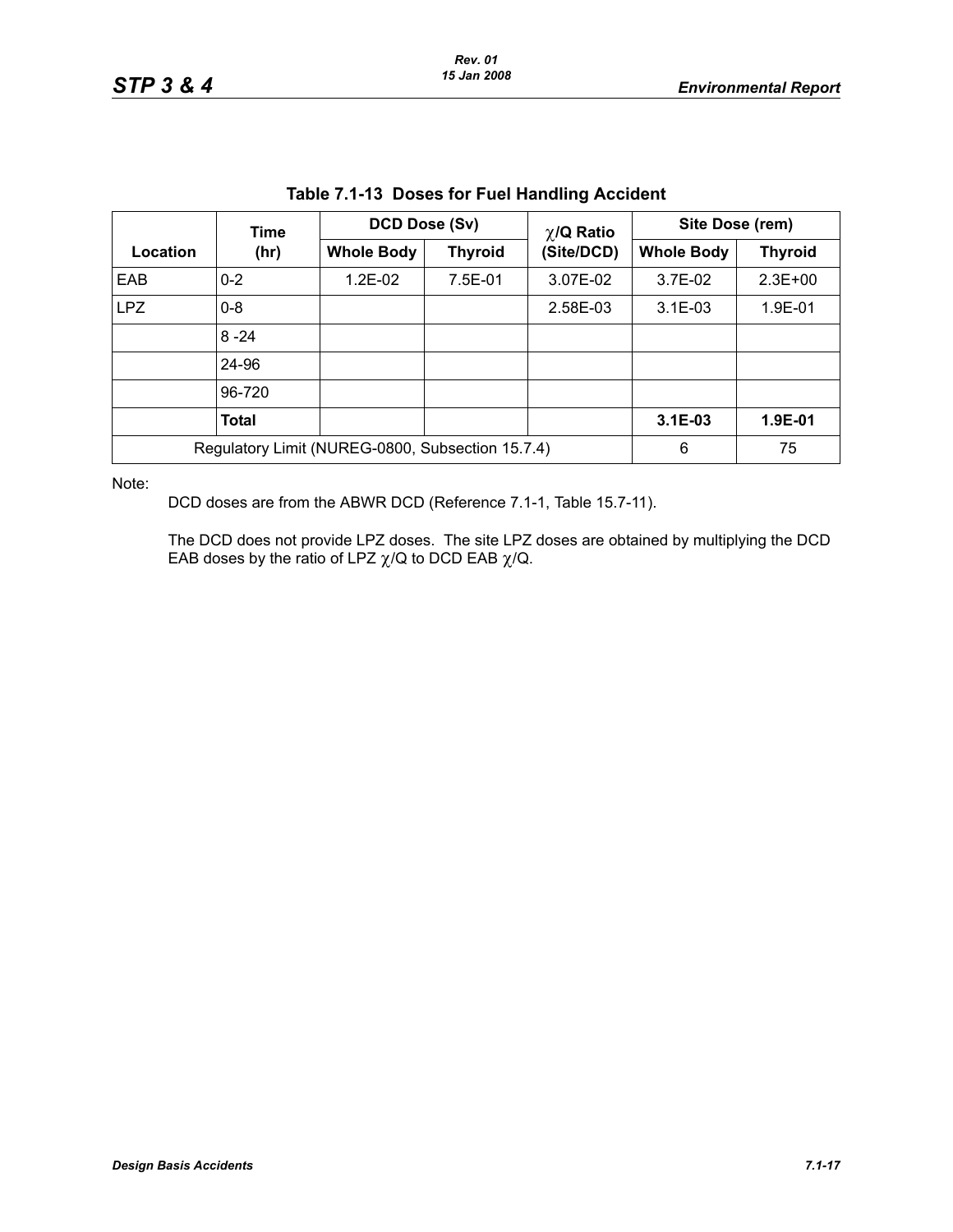|                              |                                                                                                | Site Dose (rem)      |                |             | Dose Limit (rem)     |                |  |
|------------------------------|------------------------------------------------------------------------------------------------|----------------------|----------------|-------------|----------------------|----------------|--|
| <b>DCD</b><br><b>Section</b> | <b>Accident</b>                                                                                | Whole<br><b>Body</b> | <b>Thyroid</b> | <b>TEDE</b> | Whole<br><b>Body</b> | <b>Thyroid</b> |  |
| 15.6.2                       | <b>Failure of Small Lines</b><br><b>Carrying Primary Coolant</b><br><b>Outside Containment</b> | 2.9E-03              | $1.5E - 01$    | $7.3E-03$   | 2.5                  | 30             |  |
| 15.6.4                       | Main Steam Line Break                                                                          |                      |                |             |                      |                |  |
|                              | Preexisting Iodine Spike                                                                       | 4.0E-02              | $1.6E + 00$    | 8.7E-02     | 25                   | 300            |  |
|                              | Equilibrium Iodine Activity                                                                    | 1.9E-03              | 8.0E-02        | $4.3E-03$   | 2.5                  | 30             |  |
| 15.6.5                       | Loss-of-Coolant Accident                                                                       | $1.3E - 01$          | $5.8E + 00$    | $3.0E - 01$ | 25                   | 300            |  |
| None                         | Cleanup Water Line Break<br><b>Outside Containment</b>                                         | $5.2E-04$            | $5.2F-04$      | $5.4E-04$   | 25                   | 300            |  |
| 15.7.4                       | <b>Fuel-Handling Accident</b>                                                                  | $3.7E-02$            | $2.3E + 00$    | $1.1E - 01$ | 6                    | 75             |  |

Notes:

The site doses and dose limits are taken from Tables 7.1-8 to 7.1-13.

The dose limits are from either NUREG-0800 or 10 CFR 100.11, as indicated in Tables 7.1-8 to 7.1-13.

Preexisting Iodine Spike and Equilibrium Iodine Activity are subsets of Main Steam Line Break.

All accidents meet the 10 CFR 50.34(a)(1)(ii) dose limit of 25 rem TEDE.